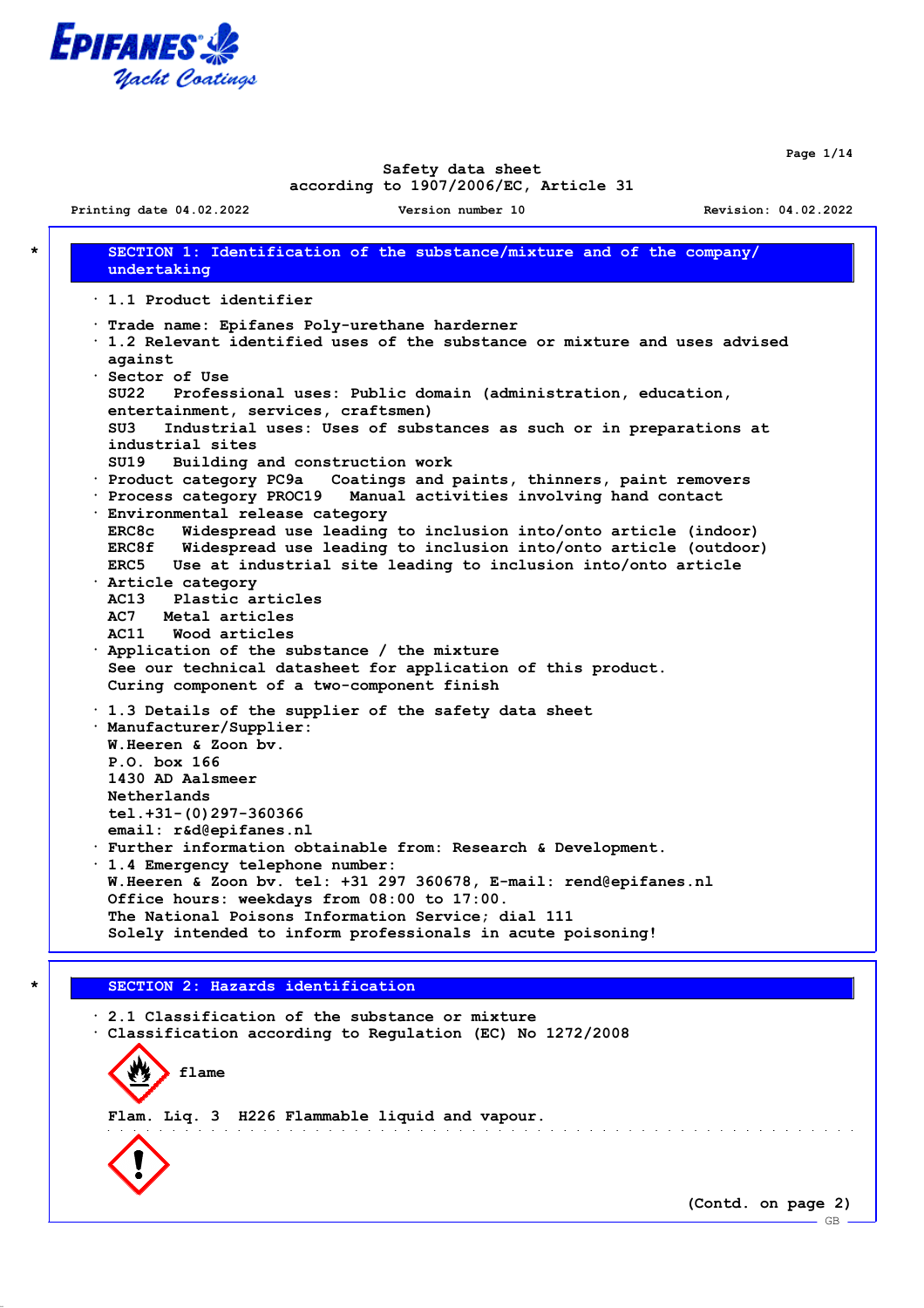

**Page 2/14**

## **Safety data sheet according to 1907/2006/EC, Article 31**

**Printing date 04.02.2022 Version number 10 Revision: 04.02.2022**

```
Trade name: Epifanes Poly-urethane harderner
```
**(Contd. of page 1) Acute Tox. 4 H332 Harmful if inhaled. Skin Sens. 1 H317 May cause an allergic skin reaction. STOT SE 3 H335 May cause respiratory irritation. · Additional information: For professional use only. · 2.2 Label elements · Labelling according to Regulation (EC) No 1272/2008 The product is classified and labelled according to the CLP regulation. · Hazard pictograms GHS02 GHS07 · Signal word Warning · Hazard-determining components of labelling: Hexamethylene-1,6 diisocyanate homopolymer Xylene hexamethylene-di-isocyanate · Hazard statements H226 Flammable liquid and vapour. H332 Harmful if inhaled. H317 May cause an allergic skin reaction. H335 May cause respiratory irritation. · Precautionary statements P102 Keep out of reach of children. P210 Keep away from heat, hot surfaces, sparks, open flames and other ignition sources. No smoking. P260 Do not breathe dust/fume/gas/mist/vapours/spray. P271 Use only outdoors or in a well-ventilated area. P280 Wear protective gloves/protective clothing/eye protection/face protection/hearing protection. P301+P310 IF SWALLOWED: Immediately call a POISON CENTER/ doctor. P303+P361+P353 IF ON SKIN (or hair): Take off immediately all contaminated clothing. Rinse skin with water [or shower]. P501 Dispose of contents/container in accordance with local/regional/ national/international regulations. · Additional information: Contains isocyanates. May produce an allergic reaction. · 2.3 Other hazards · Results of PBT and vPvB assessment · PBT: Not applicable. · vPvB: Not applicable.**

#### **\* SECTION 3: Composition/information on ingredients**

**· 3.2 Mixtures · Description: Isocyanate resin in organic solvent**

**(Contd. on page 3)**

 $-GB$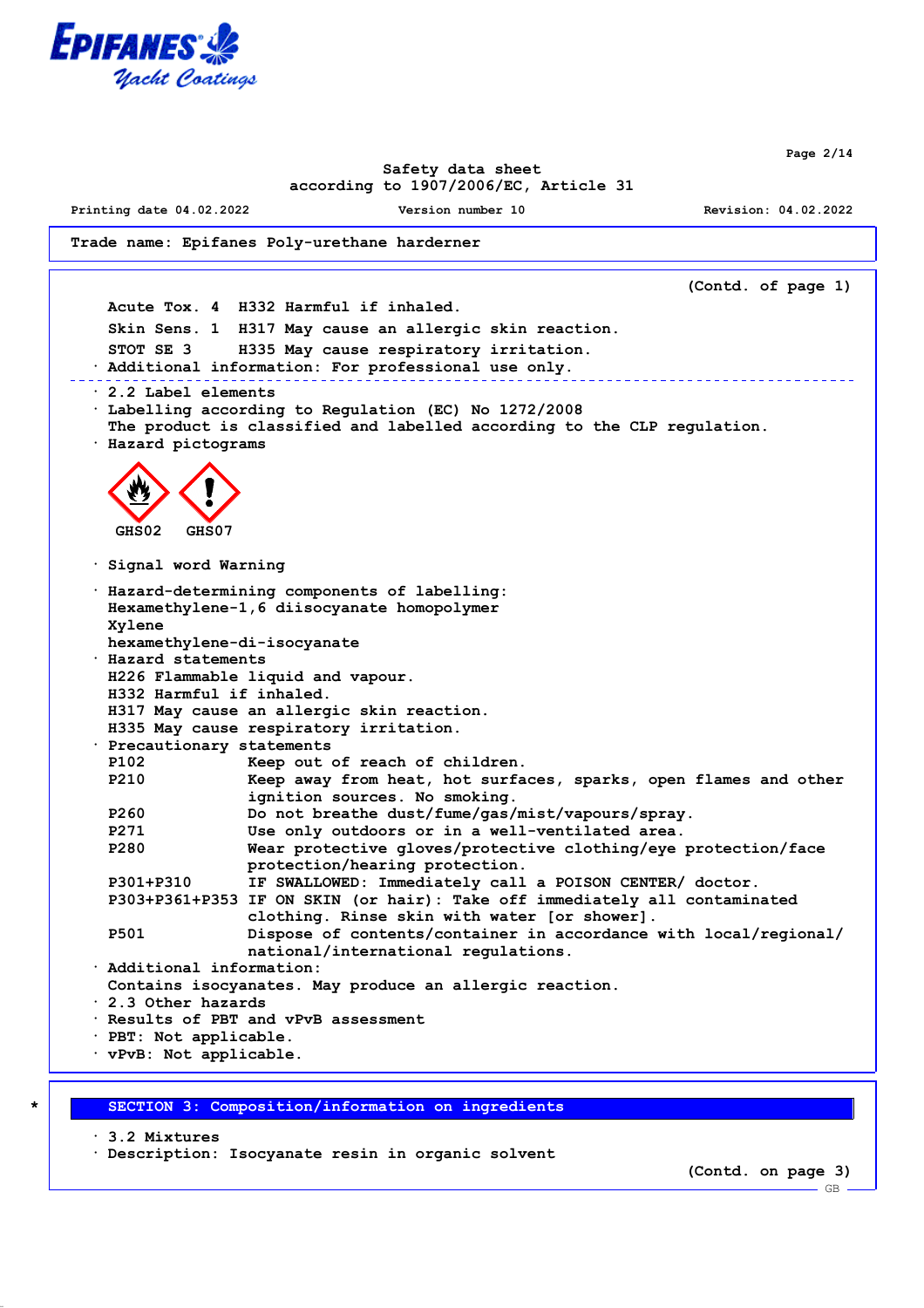

**Page 3/14**

 $-$  GB  $-$ 

## **Safety data sheet according to 1907/2006/EC, Article 31**

**Printing date 04.02.2022 Version number 10 Revision: 04.02.2022**

**Trade name: Epifanes Poly-urethane harderner**

|                                                                                                                  |                                                                                                                                                                                                                                                                                                                                    | (Contd. of page 2)        |
|------------------------------------------------------------------------------------------------------------------|------------------------------------------------------------------------------------------------------------------------------------------------------------------------------------------------------------------------------------------------------------------------------------------------------------------------------------|---------------------------|
| Dangerous components:                                                                                            |                                                                                                                                                                                                                                                                                                                                    |                           |
| $CAS: 28182-81-2$<br>NLP: 500-060-2                                                                              | Hexamethylene-1, 6 diisocyanate<br>homopolymer                                                                                                                                                                                                                                                                                     | $50 - 100%$               |
| $Reg.nr.: 01-2119485796-17$                                                                                      | $\langle$ Acute Tox. 4, H332; Skin Sens. 1,<br>H317; STOT SE 3, H335                                                                                                                                                                                                                                                               |                           |
| $CAS: 108-65-6$<br>EINECS: 203-603-9<br>Index number: $607-195-00$ -<br>7<br>Reg.nr.: 01-2119475791-29           | 2-methoxy-1-methylethyl acetate<br>$\langle \hat{c} \rangle$ Flam. Liq. 3, H226<br>$\Diamond$ STOT SE 3, H336                                                                                                                                                                                                                      | $25 - 50%$                |
| CAS: 1330-20-7<br>EINECS: 215-535-7<br>$Reg.nr.: 01-2119488216-32$                                               | Xylene<br><b>B</b> Flam. Liq. 3, H226<br>$\hat{a}$ STOT RE 2, H373; Asp. Tox. 1, H304<br>$\langle$ Acute Tox. 4, H312; Acute Tox. 4,<br>H332; Skin Irrit. 2, H315; Eye Irrit.<br>2, H319; STOT SE 3, H335                                                                                                                          | $22.5 - 510$ <sup>8</sup> |
| $CAS: 822-06-0$<br>EINECS: 212-485-8<br>$Index number: 615-011-00-$<br>$\mathbf{1}$<br>Reg.nr.: 01-2119457571-37 | hexamethylene-di-isocyanate<br>$\otimes$ Acute Tox. 3, H331<br>$\diamondsuit$ Resp. Sens. 1, H334<br>$\langle \cdot \rangle$ Skin Irrit. 2, H315; Eye Irrit. 2,<br>H319; Skin Sens. 1, H317; STOT SE 3,<br>H335<br>EUH204<br>Specific concentration limits:<br>Resp. Sens. 1; H334: $C \ge 0.5$ %<br>Skin Sens. 1; H317: C ≥ 0.5 % | $20.1 - 58$               |

**· Additional information:**

**For the wording of the listed hazard phrases refer to section 16.**

# **\* SECTION 4: First aid measures**

| $\cdot$ 4.1 Description of first aid measures                                  |
|--------------------------------------------------------------------------------|
| Ceneral information:                                                           |
| Immediately remove any clothing soiled by the product.                         |
| Symptoms of poisoning may even occur after several hours; therefore medical    |
| observation for at least 48 hours after the accident.                          |
| $\cdot$ After inhalation:                                                      |
| Supply fresh air and to be sure call for a doctor.                             |
| In case of unconsciousness place patient stably in side position for           |
| transportation.                                                                |
| . After skin contact:                                                          |
| Immediately wash with water and soap and rinse thoroughly.                     |
| Immediately rinse with water.                                                  |
| . After eye contact: Rinse opened eye for several minutes under running water. |
| . After swallowing: If symptoms persist consult doctor.                        |
| . 4.2 Most important symptoms and effects, both acute and delayed              |
| No further relevant information available.                                     |
| (Contd. on page 4)                                                             |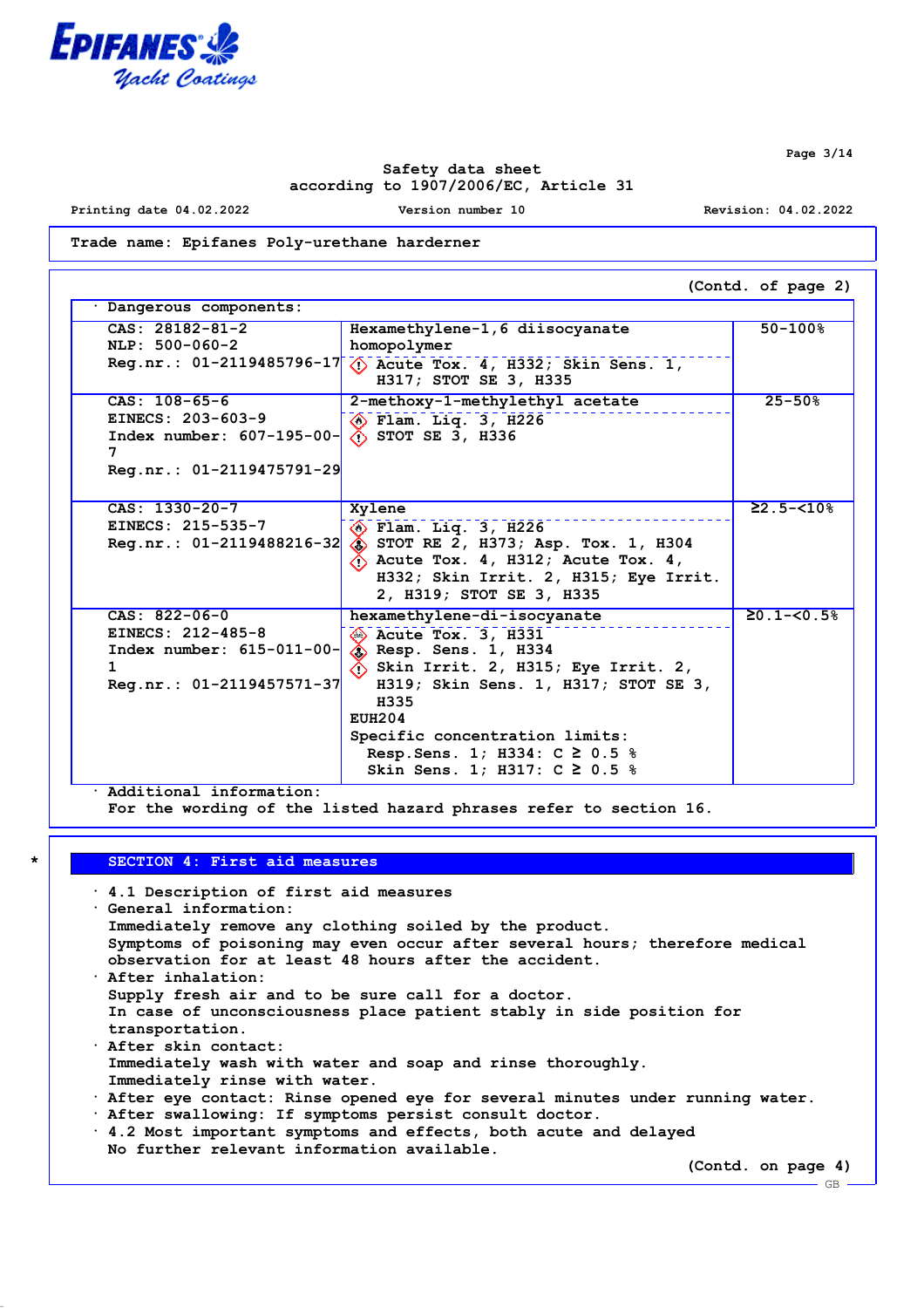

**Page 4/14**

## **Safety data sheet according to 1907/2006/EC, Article 31**

**Printing date 04.02.2022 Version number 10 Revision: 04.02.2022**

**(Contd. of page 3)**

### **Trade name: Epifanes Poly-urethane harderner**

**· 4.3 Indication of any immediate medical attention and special treatment needed No further relevant information available.**

### **\* SECTION 5: Firefighting measures**

- **· 5.1 Extinguishing media**
- **· Suitable extinguishing agents: CO2, powder or water spray. Fight larger fires with water spray or alcohol resistant foam.**
- **· For safety reasons unsuitable extinguishing agents: Water with full jet · 5.2 Special hazards arising from the substance or mixture**
- **During heating or in case of fire poisonous gases are produced. No further relevant information available.**
- **· 5.3 Advice for firefighters**
- **· Protective equipment: Mouth respiratory protective device.**

## **\* SECTION 6: Accidental release measures**

**· 6.1 Personal precautions, protective equipment and emergency procedures Mount respiratory protective device. Wear protective equipment. Keep unprotected persons away. · 6.2 Environmental precautions: Prevent seepage into sewage system, workpits and cellars. Do not allow to enter sewers/ surface or ground water. · 6.3 Methods and material for containment and cleaning up: Absorb with liquid-binding material (sand, diatomite, acid binders, universal binders, sawdust). Dispose contaminated material as waste according to item 13. Ensure adequate ventilation. · 6.4 Reference to other sections See Section 7 for information on safe handling.**

**See Section 8 for information on personal protection equipment. See Section 13 for disposal information.**

## **SECTION 7: Handling and storage**

**· 7.1 Precautions for safe handling Ensure good ventilation/exhaustion at the workplace. Prevent formation of aerosols. · Information about fire - and explosion protection: Keep ignition sources away - Do not smoke. Protect against electrostatic charges. Keep respiratory protective device available. · 7.2 Conditions for safe storage, including any incompatibilities · Storage: · Requirements to be met by storerooms and receptacles:**

- **Store only in the original receptacle.**
- **· Information about storage in one common storage facility: Not required.**
- **· Further information about storage conditions: Keep container tightly sealed.**

**(Contd. on page 5)**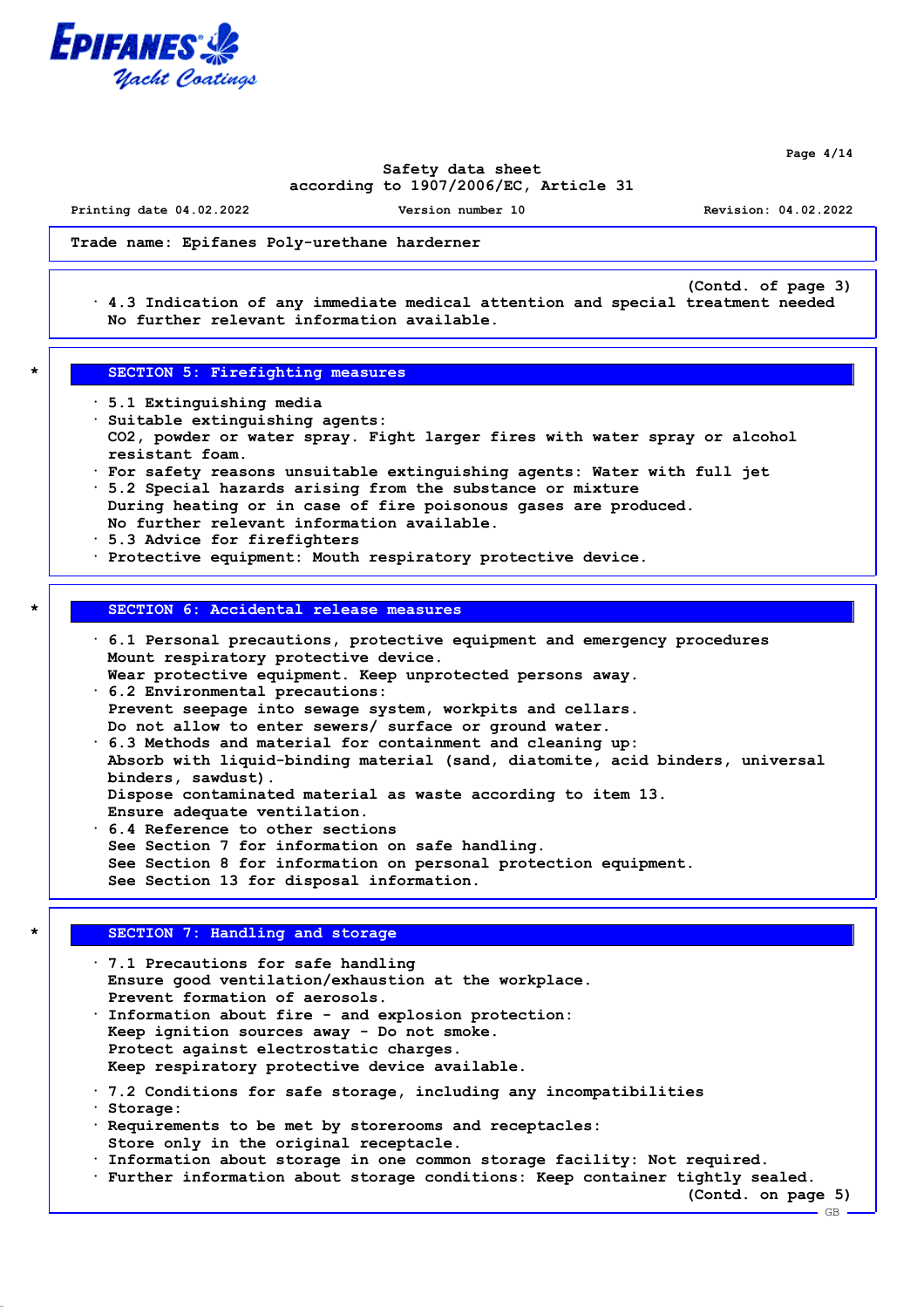

**Page 5/14**

GB

# **Safety data sheet according to 1907/2006/EC, Article 31**

**Printing date 04.02.2022 Version number 10 Revision: 04.02.2022**

**Trade name: Epifanes Poly-urethane harderner**

**(Contd. of page 4)**

**· 7.3 Specific end use(s) No further relevant information available.**

| SECTION 8: Exposure controls/personal protection<br>$\star$ |
|-------------------------------------------------------------|
|-------------------------------------------------------------|

| 8.1 Control parameters                                                                                                 |                  |                                                                                                    |                                          |
|------------------------------------------------------------------------------------------------------------------------|------------------|----------------------------------------------------------------------------------------------------|------------------------------------------|
| Ingredients with limit values that require monitoring at the workplace:                                                |                  |                                                                                                    |                                          |
| 108-65-6 2-methoxy-1-methylethyl acetate                                                                               |                  |                                                                                                    |                                          |
| WEL                                                                                                                    | Sk.              | Short-term value: $548 \text{ mg/m}^3$ , 100 ppm<br>Long-term value: $274 \text{ mg/m}^3$ , 50 ppm |                                          |
|                                                                                                                        | 1330-20-7 Xylene |                                                                                                    |                                          |
| WEL                                                                                                                    | Sk; BMGV         | Short-term value: $441 \text{ mg/m}^3$ , 100 ppm<br>Long-term value: $220 \text{ mg/m}^3$ , 50 ppm |                                          |
|                                                                                                                        |                  | 822-06-0 hexamethylene-di-isocyanate                                                               |                                          |
| Short-term value: $0.07$ mg/m <sup>3</sup><br>WEL<br>Long-term value: $0.02 \text{ mg/m}^3$<br>Sen; as -NCO            |                  |                                                                                                    |                                          |
|                                                                                                                        |                  | 108-65-6 2-methoxy-1-methylethyl acetate                                                           |                                          |
| Short-term value: 548 mg/m <sup>3</sup> , 100 ppm<br>WEL<br>Long-term value: $274 \text{ mg/m}^3$ , 50 ppm<br>Sk       |                  |                                                                                                    |                                          |
|                                                                                                                        | 1330-20-7 Xylene |                                                                                                    |                                          |
| Short-term value: 441 mg/m <sup>3</sup> , 100 ppm<br>WEL<br>Long-term value: $220 \text{ mg/m}^3$ , 50 ppm<br>Sk; BMGV |                  |                                                                                                    |                                          |
| 822-06-0 hexamethylene-di-isocyanate                                                                                   |                  |                                                                                                    |                                          |
| Short-term value: $0.07 \text{ mg/m}^3$<br>WEL<br>Long-term value: $0.02$ mg/m <sup>3</sup><br>Sen; as $-NCO$          |                  |                                                                                                    |                                          |
| · Regulatory information WEL: EH40/2020                                                                                |                  |                                                                                                    |                                          |
| · DNEL (Derived No Effect Level) voor professionals                                                                    |                  |                                                                                                    |                                          |
| 28182-81-2 Hexamethylene-1, 6 diisocyanate homopolymer                                                                 |                  |                                                                                                    |                                          |
|                                                                                                                        |                  | Inhalative   Acute / short term - local<br>defects                                                 | $0.07 \, \text{mg/m}^3$<br>(Employees)   |
|                                                                                                                        |                  | Long-term - local effects.                                                                         | $0.035 \,$ mg/m <sup>3</sup> (Employees) |
| 108-65-6 2-methoxy-1-methylethyl acetate                                                                               |                  |                                                                                                    |                                          |
| Dermal                                                                                                                 |                  | Long-term systemic effects.                                                                        | 796 mg//kg/day (Employees)               |
| Inhalative                                                                                                             |                  | Short term - local effects.                                                                        | 550 mg/m <sup>3</sup> (Employees)        |
|                                                                                                                        |                  | Long-term - systemic effects.                                                                      | 275 mg/m <sup>3</sup> (Employees)        |
|                                                                                                                        | 1330-20-7 Xylene |                                                                                                    |                                          |
| Oral                                                                                                                   |                  | Long-term - systemic effects.                                                                      | 1.6 mg/kg bw/day (General<br>population) |
|                                                                                                                        | Inhalative       | Long-term - local effects.                                                                         | 77 mg/m <sup>3</sup> (Employees)         |
|                                                                                                                        |                  |                                                                                                    | (Contd. on page 6)                       |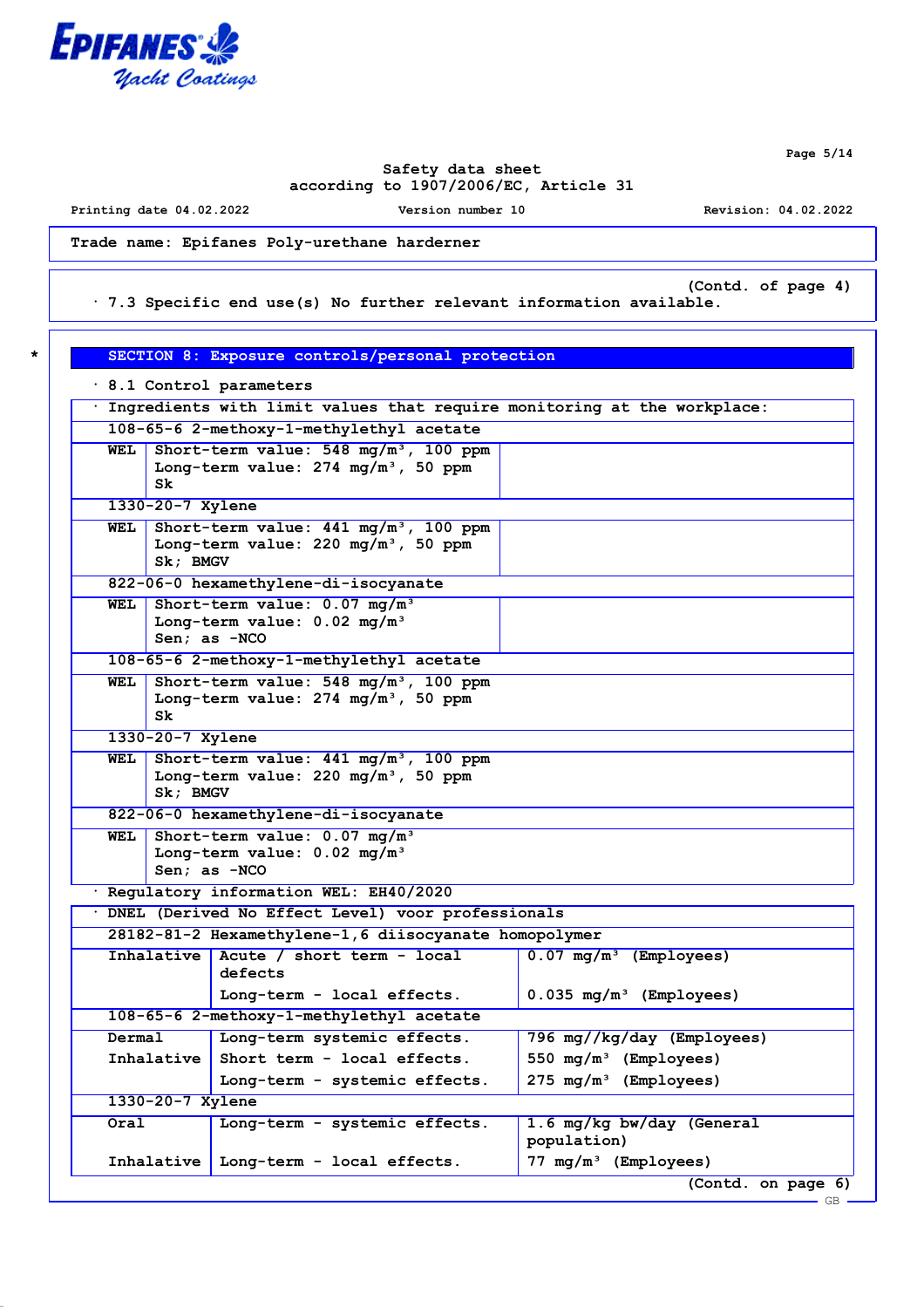

**Printing date 04.02.2022 Version number 10 Revision: 04.02.2022**

**Page 6/14**

**Trade name: Epifanes Poly-urethane harderner**

|                                                     | Acute - systemic effects.                              | (Contd. of page 5)<br>174 mg/m <sup>3</sup> (General population) |
|-----------------------------------------------------|--------------------------------------------------------|------------------------------------------------------------------|
|                                                     | Long-term - systemic effects.                          | $14.8 \text{ mg/m}^3$ (General population)                       |
|                                                     | 822-06-0 hexamethylene-di-isocyanate                   |                                                                  |
| Inhalative                                          | Acute / short term - local                             | $0.07$ mg/m <sup>3</sup> (Employees)                             |
|                                                     | defects                                                |                                                                  |
|                                                     | Long-term - local effects.                             | $0.035 \, \text{mg/m}^3$ (Employees)                             |
| DNEL (Derived No Effect Level) for general audience |                                                        |                                                                  |
|                                                     | 108-65-6 2-methoxy-1-methylethyl acetate               |                                                                  |
| Oral                                                | Long-term systemic effects.                            | 36 mg/kg bw/day (General<br>population)                          |
| Dermal                                              | Long-term - systemic effects.                          | 320 mg/kg bw/day (General<br>population)                         |
| Inhalative                                          | Long-term - systemic effects.                          | 33 $mg/m^3$ (General population)                                 |
| 1330-20-7 Xylene                                    |                                                        |                                                                  |
| Oral                                                | Acute - systemic effects                               | 289 mg/kg (Employees)                                            |
| Dermal                                              | Long-term - systemic effects.                          | 180 mg/kg bw/day (Employees)                                     |
| Inhalative                                          | Long-term - systemic effects.                          | $77 \text{ mg/m}^3$ (Employees)                                  |
|                                                     | Short-term - systemic effects.                         | 289 mg/kg (Employees)                                            |
|                                                     | Short-term - local effects.                            | 174 mg/m <sup>3</sup> (General population)                       |
|                                                     | Long term - systemic effects.                          | 108 mg/kg bw/day (General<br>population)                         |
| · PNECs                                             |                                                        |                                                                  |
|                                                     |                                                        |                                                                  |
|                                                     | 28182-81-2 Hexamethylene-1, 6 diisocyanate homopolymer |                                                                  |
| Aquatic compartment.                                |                                                        | $0.049$ mg/l (Freshwater)                                        |
| Aquatic compartment.                                |                                                        | $0.005$ mg/l (Seawater)                                          |
| STP                                                 |                                                        | 8.42 mg/l (Segmentation, Targeting and<br>Positioning)           |
| Soil                                                |                                                        | $0.674$ mg/kg (Freshwater)                                       |
| Soil                                                |                                                        | $0.523$ mg/kg (soil)                                             |
| Sediment                                            |                                                        | 0.067 mg/kg (Seawater)                                           |
|                                                     | 108-65-6 2-methoxy-1-methylethyl acetate               |                                                                  |
|                                                     | Sewage treatment plant                                 | 100 mg/l (Sewage treatment plant)                                |
| Aquatic compartment.                                |                                                        | $0.635$ mg/l (Freshwater)                                        |
| Aquatic compartment.                                |                                                        | $0.0635$ mg/l (Seawater)                                         |
| Soil                                                |                                                        | 3.29 mg/kg (Freshwater)                                          |
| Intermittent                                        |                                                        | 6.35 mg/l (Intermittent)                                         |
| Soil                                                |                                                        | $0.29$ mg/kg (soil)                                              |
| Sediment                                            |                                                        | 0.329 mg/kg (Seawater)                                           |
| 1330-20-7 Xylene                                    |                                                        |                                                                  |
|                                                     | Sewage treatment plant                                 | 6.58 mg/l (Sewage treatment plant)                               |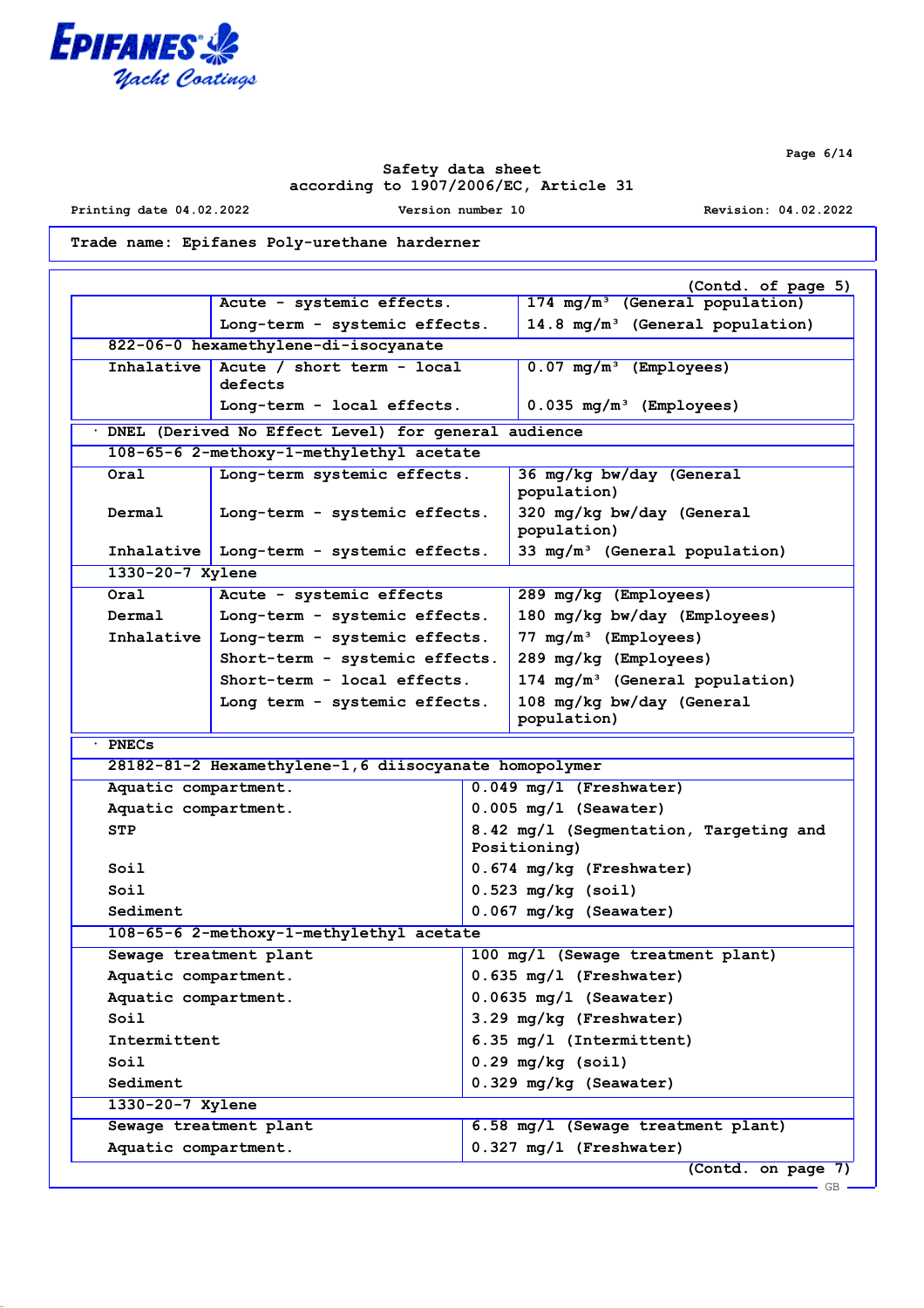

**Printing date 04.02.2022 Version number 10 Revision: 04.02.2022**

**Trade name: Epifanes Poly-urethane harderner**

|                                                                                                                                                                                                                                                                                                    |                                                                                                                                                |                                                                                                                                                                                                                                                                                                                                                                                                                                                                                    | (Contd. of page 6) |
|----------------------------------------------------------------------------------------------------------------------------------------------------------------------------------------------------------------------------------------------------------------------------------------------------|------------------------------------------------------------------------------------------------------------------------------------------------|------------------------------------------------------------------------------------------------------------------------------------------------------------------------------------------------------------------------------------------------------------------------------------------------------------------------------------------------------------------------------------------------------------------------------------------------------------------------------------|--------------------|
| Aquatic compartment.                                                                                                                                                                                                                                                                               |                                                                                                                                                | $0.327$ mg/l (Seawater)                                                                                                                                                                                                                                                                                                                                                                                                                                                            |                    |
| Aquatic compartment - water,                                                                                                                                                                                                                                                                       |                                                                                                                                                | 0.327 mg/L (Freshwater)                                                                                                                                                                                                                                                                                                                                                                                                                                                            |                    |
| intermittent releases                                                                                                                                                                                                                                                                              |                                                                                                                                                |                                                                                                                                                                                                                                                                                                                                                                                                                                                                                    |                    |
| Soil                                                                                                                                                                                                                                                                                               |                                                                                                                                                | 12.46 mg/kg (Seawater)                                                                                                                                                                                                                                                                                                                                                                                                                                                             |                    |
|                                                                                                                                                                                                                                                                                                    |                                                                                                                                                | 12.46 mg/kg (Freshwater)                                                                                                                                                                                                                                                                                                                                                                                                                                                           |                    |
| Soil                                                                                                                                                                                                                                                                                               |                                                                                                                                                | $2.31$ mg/kg (soil)                                                                                                                                                                                                                                                                                                                                                                                                                                                                |                    |
| 822-06-0 hexamethylene-di-isocyanate                                                                                                                                                                                                                                                               |                                                                                                                                                |                                                                                                                                                                                                                                                                                                                                                                                                                                                                                    |                    |
| Aquatic compartment.                                                                                                                                                                                                                                                                               |                                                                                                                                                | $0.049$ mg/l (Freshwater)                                                                                                                                                                                                                                                                                                                                                                                                                                                          |                    |
| Aquatic compartment.                                                                                                                                                                                                                                                                               |                                                                                                                                                | $0.005$ mg/l (Seawater)                                                                                                                                                                                                                                                                                                                                                                                                                                                            |                    |
| <b>STP</b>                                                                                                                                                                                                                                                                                         |                                                                                                                                                | 8.42 mg/l (Segmentation, Targeting and<br>Positioning)                                                                                                                                                                                                                                                                                                                                                                                                                             |                    |
| Soil                                                                                                                                                                                                                                                                                               |                                                                                                                                                | 0.674 mg/kg (Seawater)                                                                                                                                                                                                                                                                                                                                                                                                                                                             |                    |
| Soil                                                                                                                                                                                                                                                                                               |                                                                                                                                                | $0.523$ mg/kg (soil)                                                                                                                                                                                                                                                                                                                                                                                                                                                               |                    |
| Sediment                                                                                                                                                                                                                                                                                           |                                                                                                                                                | 0.067 mg/kg (Seawater)                                                                                                                                                                                                                                                                                                                                                                                                                                                             |                    |
| Ingredients with biological limit values:                                                                                                                                                                                                                                                          |                                                                                                                                                |                                                                                                                                                                                                                                                                                                                                                                                                                                                                                    |                    |
| 1330-20-7 Xylene                                                                                                                                                                                                                                                                                   |                                                                                                                                                |                                                                                                                                                                                                                                                                                                                                                                                                                                                                                    |                    |
| BMGV                                                                                                                                                                                                                                                                                               | Medium: urine<br>Sampling time: post shift<br>Parameter: methyl hippuric acid<br>822-06-0 hexamethylene-di-isocyanate<br>1 µmol creatinine/mol |                                                                                                                                                                                                                                                                                                                                                                                                                                                                                    |                    |
| Medium: urine                                                                                                                                                                                                                                                                                      | Parameter: isocyanate-derived diamine                                                                                                          | Sampling time: At the end of the period od exposure                                                                                                                                                                                                                                                                                                                                                                                                                                |                    |
|                                                                                                                                                                                                                                                                                                    |                                                                                                                                                | · Additional information: The lists valid during the making were used as basis.                                                                                                                                                                                                                                                                                                                                                                                                    |                    |
| $\cdot$ 8.2 Exposure controls<br>· General protective and hygienic measures:<br>Keep away from foodstuffs, beverages and feed.<br>Immediately remove all soiled and contaminated clothing<br>Wash hands before breaks and at the end of work.<br>· Respiratory protection:<br>device.<br>Filter AX |                                                                                                                                                | . Appropriate engineering controls No further data; see item 7.<br>. Individual protection measures, such as personal protective equipment<br>In case of brief exposure or low pollution use respiratory filter device. In<br>case of intensive or longer exposure use self-contained respiratory protective<br>In case of short or low load, breathing filter device; in the case of intensive<br>or prolonged exposure, use a breathing apparatus independent of the surrounding |                    |
| A1 or A2 is recommended.                                                                                                                                                                                                                                                                           |                                                                                                                                                | air. A half-face mask for organic vapours and solvents according to EN140 type                                                                                                                                                                                                                                                                                                                                                                                                     | (Contd. on page 8) |
|                                                                                                                                                                                                                                                                                                    |                                                                                                                                                |                                                                                                                                                                                                                                                                                                                                                                                                                                                                                    |                    |

**Page 7/14**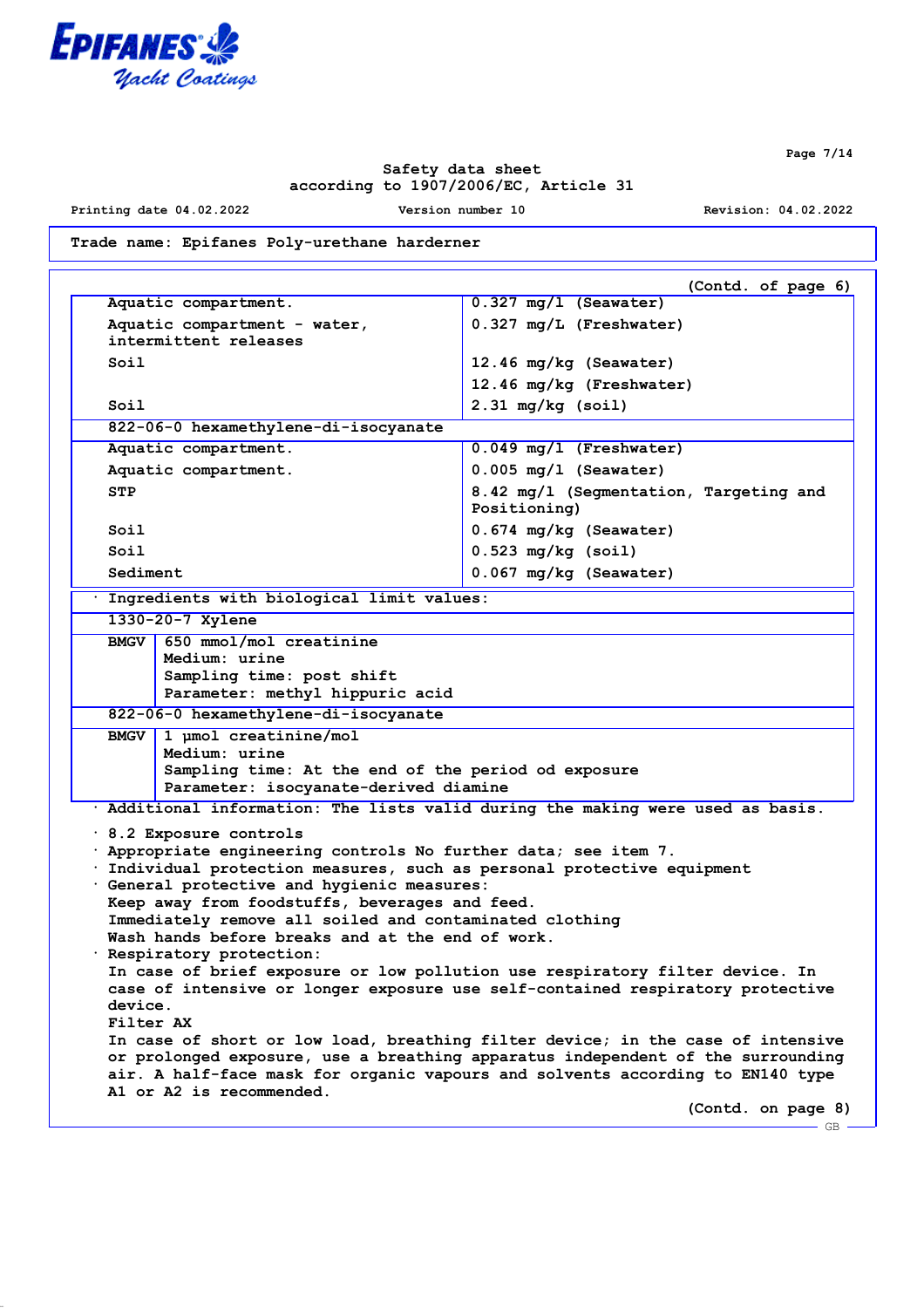

**Page 8/14**

## **Safety data sheet according to 1907/2006/EC, Article 31**

**Printing date 04.02.2022 Version number 10 Revision: 04.02.2022**

#### **Trade name: Epifanes Poly-urethane harderner**



| 9.1 Information on basic physical and chemical properties |                                    |
|-----------------------------------------------------------|------------------------------------|
| Ceneral Information                                       |                                    |
| $\cdot$ Physical state                                    | Fluid                              |
| $\cdot$ Colour:                                           | According to product specification |
| $\cdot$ Odour:                                            | Characteristic                     |
| Odour threshold:                                          | Not determined.                    |
| · Melting point/freezing point:                           | Undetermined.                      |
| · Boiling point or initial boiling point                  |                                    |
| and boiling range                                         | 145 $^{\circ}$ C                   |
| $\cdot$ Flammability                                      | Not applicable.                    |
| . Lower and upper explosion limit                         |                                    |
| · Lower:                                                  | $1.5$ Vol $\frac{6}{3}$            |
| $\cdot$ Upper:                                            | $10.8$ Vol $%$                     |
| · Flash point:                                            | 38 °C                              |
| · Auto-ignition temperature:                              | Product is not selfigniting.       |
|                                                           | (Contd. on page 9)                 |

GB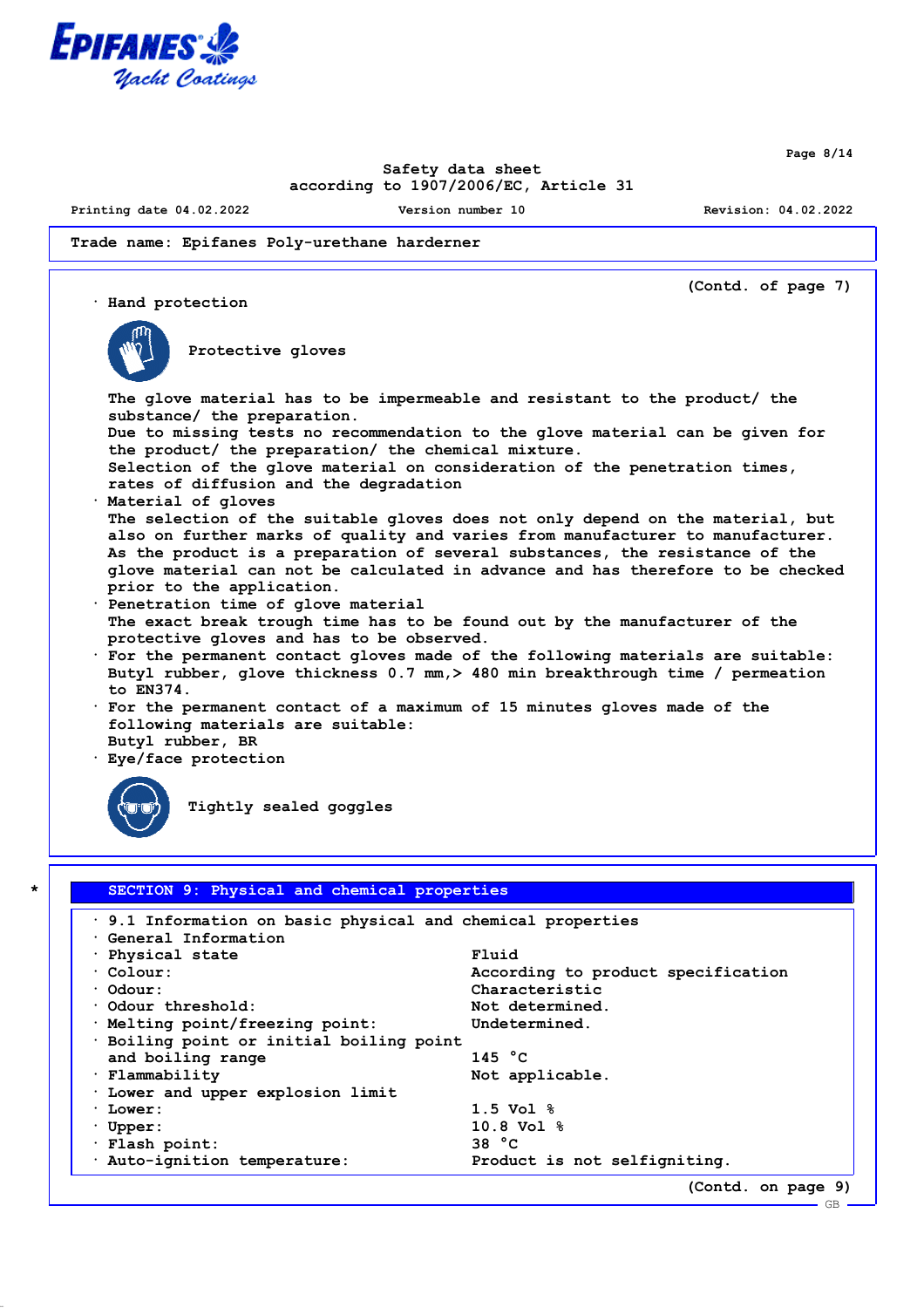

**Printing date 04.02.2022 Version number 10 Revision: 04.02.2022**

# **Trade name: Epifanes Poly-urethane harderner**

|                                                | (Contd. of page 8)                     |
|------------------------------------------------|----------------------------------------|
| Decomposition temperature:                     | Not determined.                        |
| · pH                                           | Not determined.                        |
| · Viscosity:                                   |                                        |
| $\cdot$ Kinematic viscosity at 20 $^{\circ}$ C | 43 s (DIN 53211/4)                     |
| Dynamic:                                       | Not determined.                        |
| Solubility .                                   |                                        |
| · water:                                       | Not miscible or difficult to mix.      |
| $\cdot$ Partition coefficient n-octanol/water  |                                        |
| (log value)                                    | Not determined.                        |
| Vapour pressure at 20 °C:                      | $3.4$ hPa                              |
| Density and/or relative density                |                                        |
| Density at 20 °C:                              | $1.05165$ g/cm <sup>3</sup> (ISO 2811) |
| · Relative density                             | Not determined.                        |
| Vapour density                                 | Not determined.                        |
| $\cdot$ 9.2 Other information                  |                                        |
|                                                |                                        |
| · Appearance:<br>· Form:                       | Fluid                                  |
| Important information on protection of         |                                        |
| health and environment, and on safety.         |                                        |
| · Ignition temperature:                        | 315 $^{\circ}$ C                       |
| · Explosive properties:                        | Product is not explosive. However,     |
|                                                | formation of explosive air/vapour      |
|                                                | mixtures are possible.                 |
| Solvent content:                               |                                        |
| Organic solvents:                              | 38.9%                                  |
| VOC content:                                   | 38.88 %                                |
|                                                | VOC content:                           |
|                                                | 408.9 g/l / 3.41 lb/gal                |
| · Solids content:                              | 61.1 % (VB% 1h 150C)                   |
| $\cdot$ Change in condition                    |                                        |
| · Evaporation rate                             | Not determined.                        |
|                                                |                                        |
| . Information with regard to physical          |                                        |
| hazard classes                                 |                                        |
| · Explosives                                   | Void                                   |
| · Flammable gases                              | Void                                   |
| <sup>.</sup> Aerosols                          | Void                                   |
| Oxidising gases                                | Void                                   |
| · Gases under pressure                         | Void                                   |
| Flammable liquids                              | Flammable liquid and vapour.           |
| Flammable solids                               | Void                                   |
| Self-reactive substances and mixtures          | Void                                   |
| Pyrophoric liquids                             | Void                                   |
| Pyrophoric solids                              | Void                                   |
| Self-heating substances and mixtures           | Void                                   |
| Substances and mixtures, which emit            |                                        |
| flammable gases in contact with water          | Void                                   |
| Oxidising liquids                              | Void                                   |
| Oxidising solids                               | Void                                   |
| Organic peroxides                              | Void                                   |
| Corrosive to metals                            | Void                                   |
|                                                | (Contd. on page 10)                    |

**Page 9/14**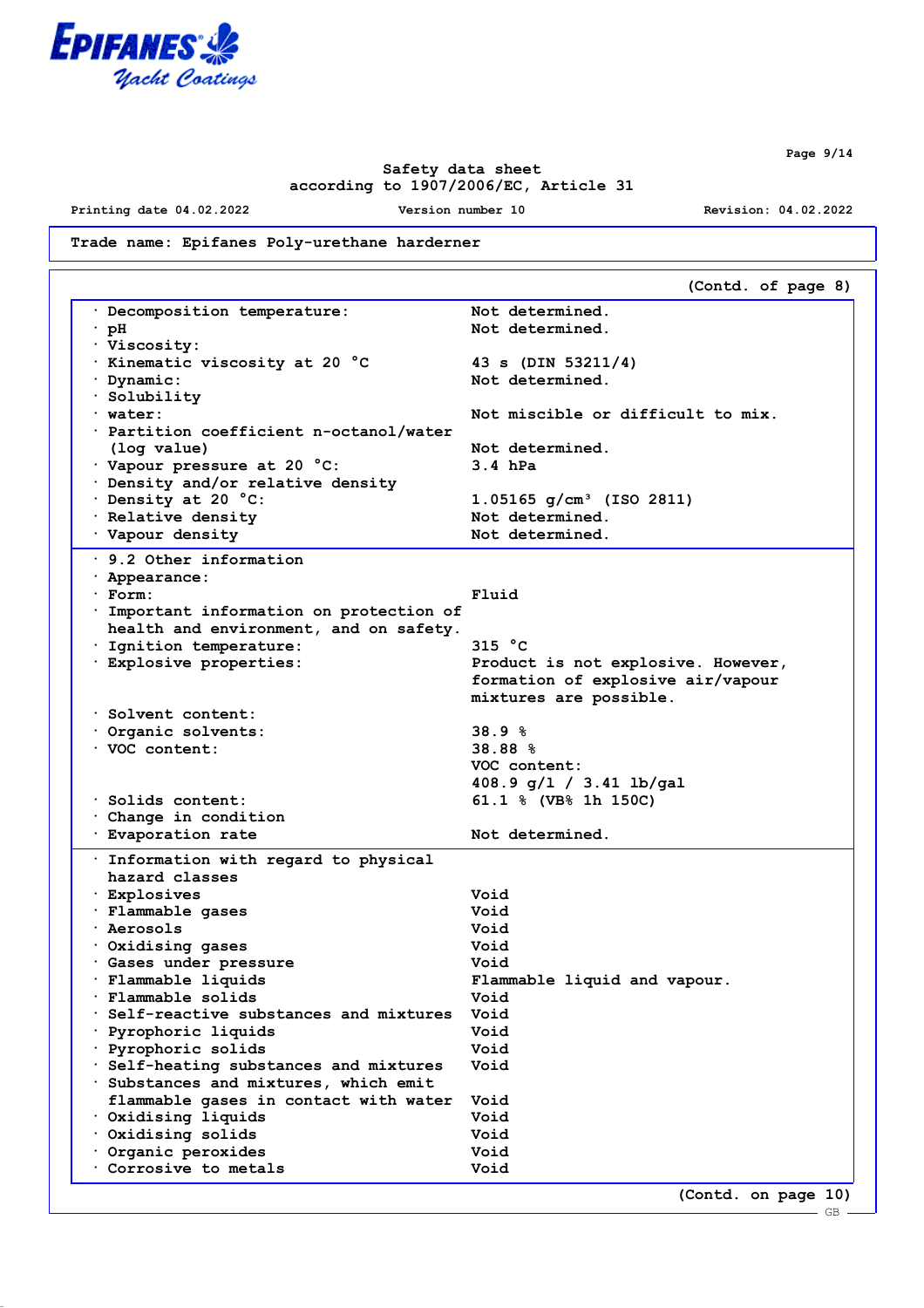

**Page 10/14**

## **Safety data sheet according to 1907/2006/EC, Article 31**

**Printing date 04.02.2022 Version number 10 Revision: 04.02.2022**

**(Contd. of page 9)**

**Trade name: Epifanes Poly-urethane harderner**

**· Desensitised explosives Void**

# **\* SECTION 10: Stability and reactivity**

- **· 10.1 Reactivity No further relevant information available.**
- **· 10.2 Chemical stability**
- **· Thermal decomposition / conditions to be avoided:**
- **No decomposition if used according to specifications.**
- **· 10.3 Possibility of hazardous reactions No dangerous reactions known.**
- **· 10.4 Conditions to avoid No further relevant information available.**
- **· 10.5 Incompatible materials: No further relevant information available.**
- **· 10.6 Hazardous decomposition products:**
- **No dangerous decomposition products known.**

## **\* SECTION 11: Toxicological information**

**· 11.1 Information on hazard classes as defined in Regulation (EC) No 1272/2008 · Acute toxicity Harmful if inhaled.**

**· LD/LC50 values relevant for classification:**

| 108-65-6 2-methoxy-1-methylethyl acetate |                                                 |                                                         |
|------------------------------------------|-------------------------------------------------|---------------------------------------------------------|
| Oral                                     | LD50                                            | $\overline{8,532}$ mg/kg bw (rat)                       |
| Dermal                                   | Long-term exposure (8 hours<br>$TWA$ ) : 50 ppm | 550 $mq/m^3$ (Occupational exposure<br>limits)          |
| Inhalative                               | LC50/4 h                                        | $35.7 \text{ mg}/1 \text{ (rat)}$                       |
|                                          | $1330 - 20 - 7$ Xylene                          |                                                         |
| Dermal                                   | Short-term exposure (15)<br>minutes): 100 ppm   | $442 \text{ mg/m}^3$ (Occupational exposure<br>limits)  |
|                                          | Long-term exposure (8 hours<br>$TWA$ ) : 50 ppm | 221 mg/m <sup>3</sup> (Occupational exposure<br>limits) |
| 822-06-0 hexamethylene-di-isocyanate     |                                                 |                                                         |
| Oral                                     | LD50                                            | 738 $mq/kg$ bw $(rat)$                                  |
| Dermal                                   | LD50                                            | 593 mg/kg bw $(rat)$                                    |

**· Respiratory or skin sensitisation May cause an allergic skin reaction.**

**· STOT-single exposure May cause respiratory irritation.**

**· 11.2 Information on other hazards**

**· Endocrine disrupting properties**

**None of the ingredients is listed.**

### **\* SECTION 12: Ecological information**

- **· 12.1 Toxicity**
- **· Aquatic toxicity:**

**108-65-6 2-methoxy-1-methylethyl acetate**

**EC50 408-500 mg/l (daphnia magna) (48 uur/hour)**

**(Contd. on page 11)**

GB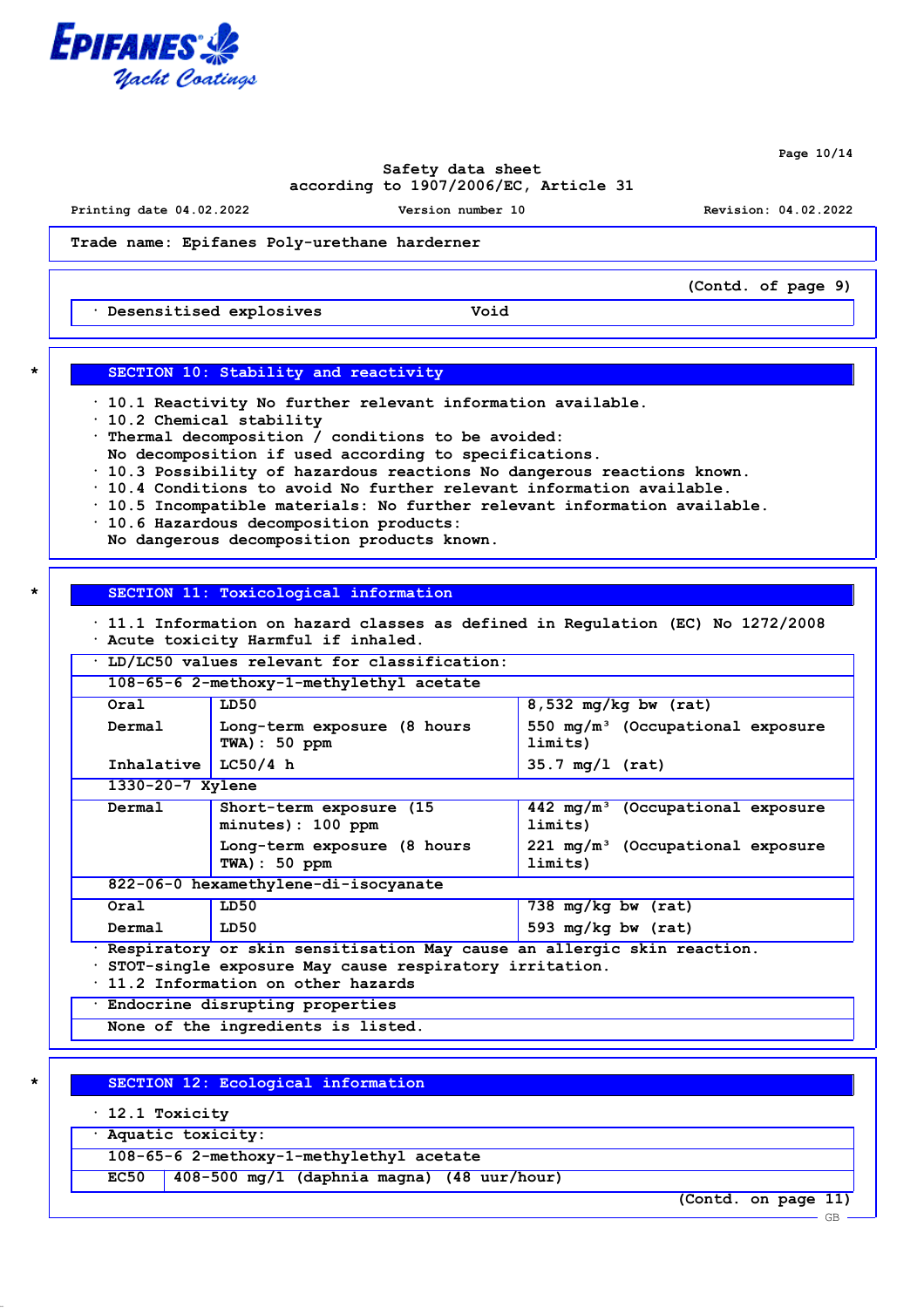

**Page 11/14**

## **Safety data sheet according to 1907/2006/EC, Article 31**

**Printing date 04.02.2022 Version number 10 Revision: 04.02.2022**

### **Trade name: Epifanes Poly-urethane harderner**

**(Contd. of page 10) IC 50 >1,000 mg/l (Algae, Growth inhibition test) (72 uur/hour) LC50 100-180 mg/l (Fish Acute Toxicity Study) (96 uur/hour) · 12.2 Persistence and degradability No further relevant information available. · 12.3 Bioaccumulative potential No further relevant information available. · 12.4 Mobility in soil No further relevant information available. · 12.5 Results of PBT and vPvB assessment · PBT: Not applicable. · vPvB: Not applicable. · 12.6 Endocrine disrupting properties The product does not contain substances with endocrine disrupting properties. · 12.7 Other adverse effects · Additional ecological information: · General notes: Water hazard class 2 (German Regulation) (Self-assessment): hazardous for water Do not allow product to reach ground water, water course or sewage system. Danger to drinking water if even small quantities leak into the ground.**

### **\* SECTION 13: Disposal considerations**

**· 13.1 Waste treatment methods · Recommendation Must not be disposed together with household garbage. Do not allow product to reach sewage system.**

**· Uncleaned packaging:**

**· Recommendation: Disposal must be made according to official regulations.**

# **\* SECTION 14: Transport information**

| $\cdot$ 14.1 UN number or ID number<br>· ADR, IMDG, IATA               | UN1263                         |
|------------------------------------------------------------------------|--------------------------------|
| 14.2 UN proper shipping name<br>$\cdot$ ADR<br>IMDG, IATA<br>$\bullet$ | 1263 PAINT<br><b>PAINT</b>     |
| · 14.3 Transport hazard class (es)<br>$\cdot$ ADR<br>57                |                                |
| $\cdot$ Class<br>$\cdot$ Label                                         | 3 (F1) Flammable liquids.<br>3 |
|                                                                        | (Contd. on page 12)<br>GB      |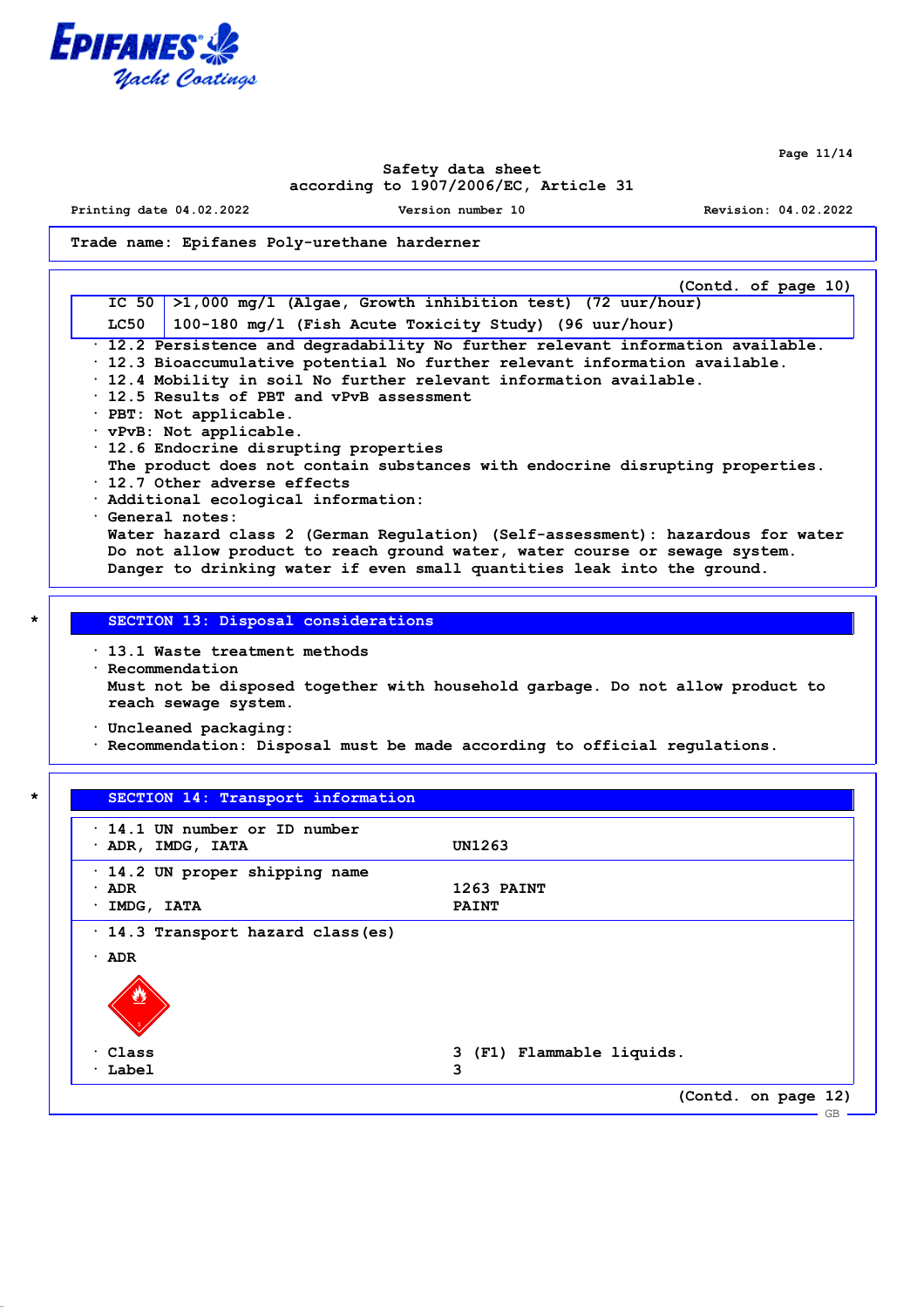

**Printing date 04.02.2022 Version number 10 Revision: 04.02.2022**

### **Trade name: Epifanes Poly-urethane harderner**

|                                                                                     | (Contd. of page 11)                                    |
|-------------------------------------------------------------------------------------|--------------------------------------------------------|
| IMDG, IATA                                                                          |                                                        |
|                                                                                     |                                                        |
| $\cdot$ Class                                                                       | 3 Flammable liquids.                                   |
| $\cdot$ Label                                                                       | 3                                                      |
| · 14.4 Packing group<br>· ADR, IMDG, IATA                                           | III                                                    |
| · 14.5 Environmental hazards:<br>· Marine pollutant:                                | Nο                                                     |
| $\cdot$ 14.6 Special precautions for user<br>· Hazard identification number (Kemler | Warning: Flammable liquids.                            |
| $code)$ :                                                                           | 30                                                     |
| · EMS Number:                                                                       | $F-E$ , $S-E$                                          |
| · Stowage Category                                                                  | A                                                      |
| · 14.7 Maritime transport in bulk                                                   |                                                        |
| according to IMO instruments                                                        | Not applicable.                                        |
| . Transport/Additional information:                                                 |                                                        |
| $\cdot$ ADR                                                                         |                                                        |
| · Limited quantities (LQ)                                                           | 5L                                                     |
| · Excepted quantities (EQ)                                                          | Code: E1                                               |
|                                                                                     | Maximum net quantity per inner packaging:<br>$30$ ml   |
|                                                                                     | Maximum net quantity per outer packaging:<br>$1000$ ml |
| · Transport category                                                                | 3                                                      |
| Tunnel restriction code                                                             | D/E                                                    |
| · IMDG                                                                              |                                                        |
| · Limited quantities (LQ)                                                           | 5L                                                     |
| · Excepted quantities (EQ)                                                          | Code: E1                                               |
|                                                                                     | Maximum net quantity per inner packaging:              |
|                                                                                     | 30 ml                                                  |
|                                                                                     | Maximum net quantity per outer packaging:              |
|                                                                                     | $1000$ ml                                              |
| · UN "Model Regulation":                                                            | UN 1263 PAINT, 3, III                                  |

**\* SECTION 15: Regulatory information**

**· 15.1 Safety, health and environmental regulations/legislation specific for the substance or mixture**

**· Directive 2012/18/EU**

**· Named dangerous substances - ANNEX I None of the ingredients is listed.**

**· Seveso category P5c FLAMMABLE LIQUIDS**

**(Contd. on page 13)**

GB

**Page 12/14**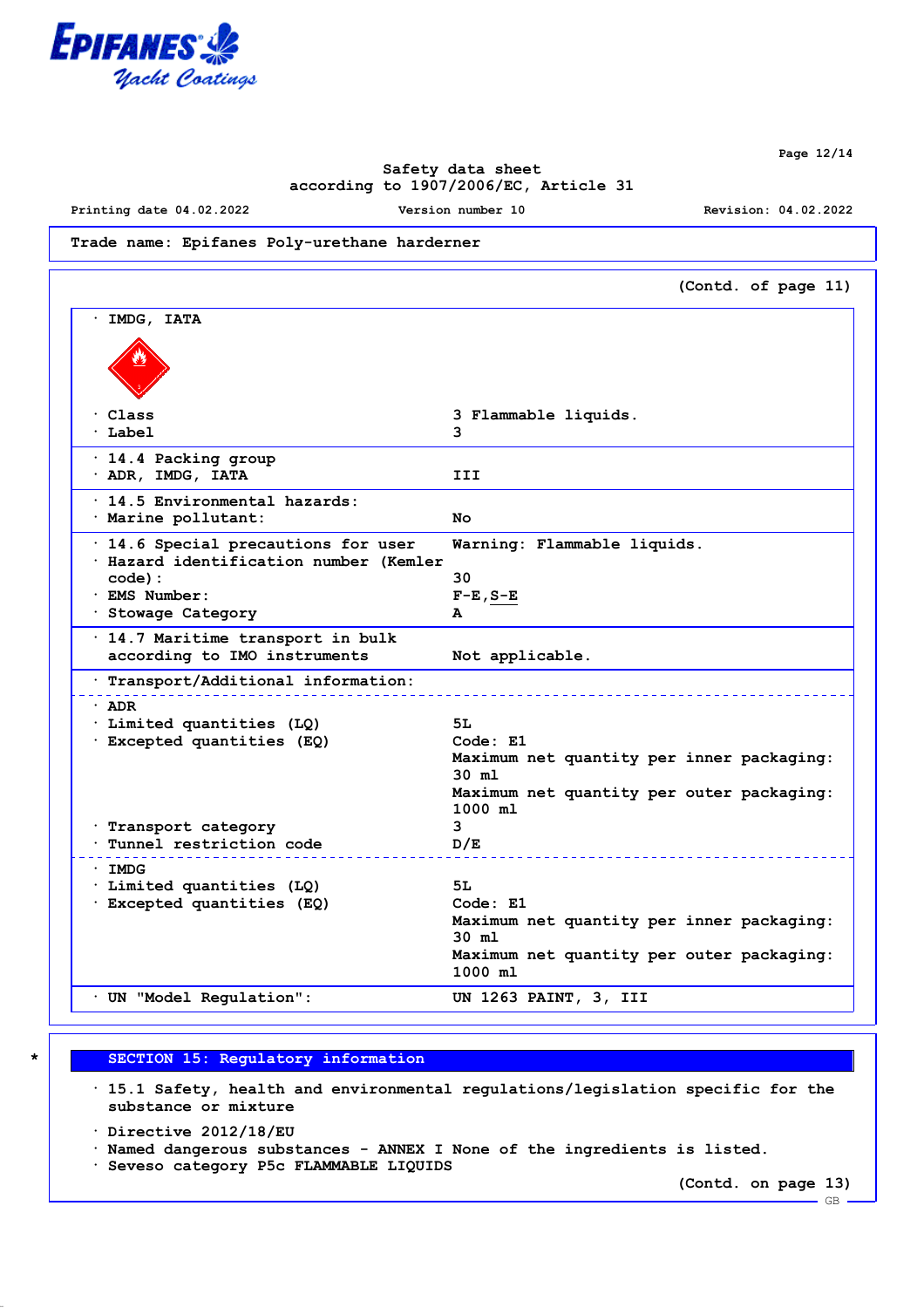

**Page 13/14**

## **Safety data sheet according to 1907/2006/EC, Article 31**

**Printing date 04.02.2022 Version number 10 Revision: 04.02.2022**

**Trade name: Epifanes Poly-urethane harderner**

- **(Contd. of page 12) · Qualifying quantity (tonnes) for the application of lower-tier requirements 5,000 t**
- **· Qualifying quantity (tonnes) for the application of upper-tier requirements 50,000 t**
- **· National regulations:**
- **· Technical instructions (air):**

| Class | Share in $\frac{6}{3}$ |
|-------|------------------------|
|       | $\leq 0.5$             |
|       | $25 - 50$              |

- **· Waterhazard class: Water hazard class 2 (Self-assessment): hazardous for water. · 15.2 Chemical safety assessment:**
	- **A Chemical Safety Assessment has not been carried out.**

# **\* SECTION 16: Other information**

**This information is based on our present knowledge. However, this shall not constitute a guarantee for any specific product features and shall not establish a legally valid contractual relationship.**

**· Relevant phrases**

**H226 Flammable liquid and vapour.**

- **H304 May be fatal if swallowed and enters airways.**
- **H312 Harmful in contact with skin.**
- **H315 Causes skin irritation.**
- **H317 May cause an allergic skin reaction.**
- **H319 Causes serious eye irritation.**
- **H331 Toxic if inhaled.**
- **H332 Harmful if inhaled.**
- **H334 May cause allergy or asthma symptoms or breathing difficulties if inhaled.**
- **H335 May cause respiratory irritation.**
- **H336 May cause drowsiness or dizziness.**
- **H373 May cause damage to organs through prolonged or repeated exposure. EUH204 Contains isocyanates. May produce an allergic reaction.**

**· Department issuing SDS: Research & Development.**

**· Contact: J.J. van Dijk, tel: +31 297 360678, email: rend@epifanes.nl · Abbreviations and acronyms: RID: Règlement international concernant le transport des marchandises dangereuses par chemin de fer (Regulations Concerning the International Transport of Dangerous Goods by Rail) ICAO: International Civil Aviation Organisation ADR: Accord relatif au transport international des marchandises dangereuses par route (European Agreement Concerning the International Carriage of Dangerous Goods by Road) IMDG: International Maritime Code for Dangerous Goods IATA: International Air Transport Association GHS: Globally Harmonised System of Classification and Labelling of Chemicals EINECS: European Inventory of Existing Commercial Chemical Substances ELINCS: European List of Notified Chemical Substances CAS: Chemical Abstracts Service (division of the American Chemical Society) VOC: Volatile Organic Compounds (USA, EU) DNEL: Derived No-Effect Level (REACH) PNEC: Predicted No-Effect Concentration (REACH) LC50: Lethal concentration, 50 percent LD50: Lethal dose, 50 percent**

GB